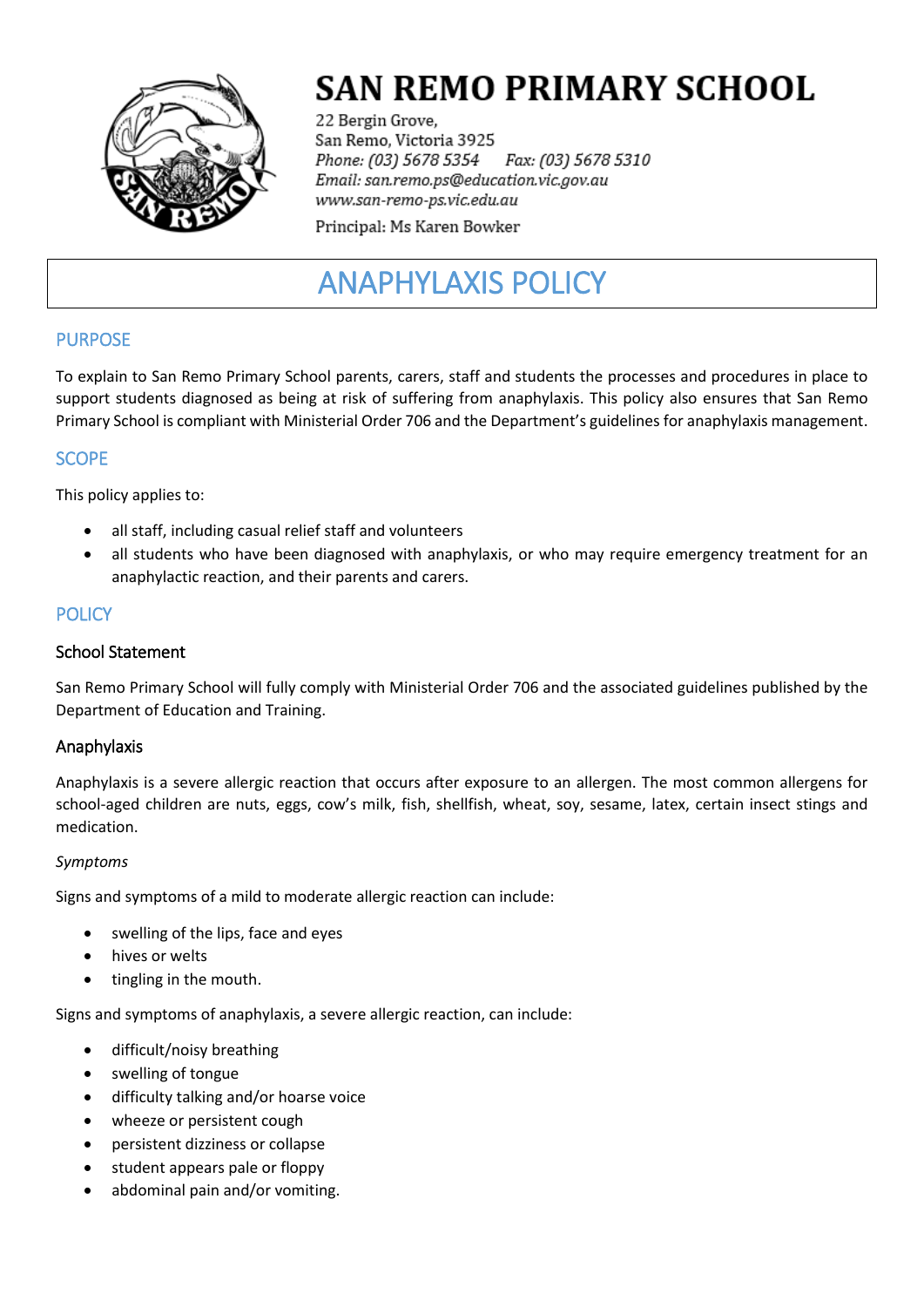Symptoms usually develop within ten minutes and up to two hours after exposure to an allergen, but can appear within a few minutes.

#### *Treatment*

Adrenaline given as an injection into the muscle of the outer mid-thigh is the first aid treatment for anaphylaxis.

Individuals diagnosed as being at risk of anaphylaxis are prescribed an adrenaline autoinjector for use in an emergency. These adrenaline autoinjectors are designed so that anyone can use them in an emergency.

#### Individual Anaphylaxis Management Plans

All students at San Remo Primary School who are diagnosed by a medical practitioner as being at risk of suffering from an anaphylactic reaction must have an Individual Anaphylaxis Management Plan. When notified of an anaphylaxis diagnosis, the principal of San Remo Primary School is responsible for developing a plan in consultation with the student's parents/carers.

Where necessary, an Individual Anaphylaxis Management Plan will be in place as soon as practicable after a student enrols at San Remo Primary School and where possible, before the student's first day.

Parents and carers must:

- obtain an ASCIA Action Plan for Anaphylaxis from the student's medical practitioner and provide a copy to the school as soon as practicable
- immediately inform the school in writing if there is a relevant change in the student's medical condition and obtain an updated ASCIA Action Plan for Anaphylaxis
- provide an up-to-date photo of the student for the ASCIA Action Plan for Anaphylaxis when that Plan is provided to the school and each time it is reviewed
- provide the school with a current adrenaline autoinjector for the student that has not expired;
- participate in annual reviews of the student's Plan.

Each student's Individual Anaphylaxis Management Plan must include:

- information about the student's medical condition that relates to allergies and the potential for anaphylactic reaction, including the type of allergies the student has
- information about the signs or symptoms the student might exhibit in the event of an allergic reaction based on a written diagnosis from a medical practitioner
- strategies to minimise the risk of exposure to known allergens while the student is under the care or supervision of school staff, including in the school yard, at camps and excursions, or at special events conducted, organised or attended by the school
- the name of the person(s) responsible for implementing the risk minimisation strategies, which have been identified in the Plan
- information about where the student's medication will be stored
- the student's emergency contact details
- an up-to-date ASCIA Action Plan for Anaphylaxis completed by the student's medical practitioner.

#### *Review and updates to Individual Anaphylaxis Management Plans*

A student's Individual Anaphylaxis Management Plan will be reviewed and updated on an annual basis in consultation with the student's parents/carers. The plan will also be reviewed and, where necessary, updated in the following circumstances:

- as soon as practicable after the student has an anaphylactic reaction at school
- if the student's medical condition, insofar as it relates to allergy and the potential for anaphylactic reaction, changes
- when the student is participating in an off-site activity, including camps and excursions, or at special events including fetes and concerts.

Our school may also consider updating a student's Individual Anaphylaxis Management Plan if there is an identified and significant increase in the student's potential risk of exposure to allergens at school.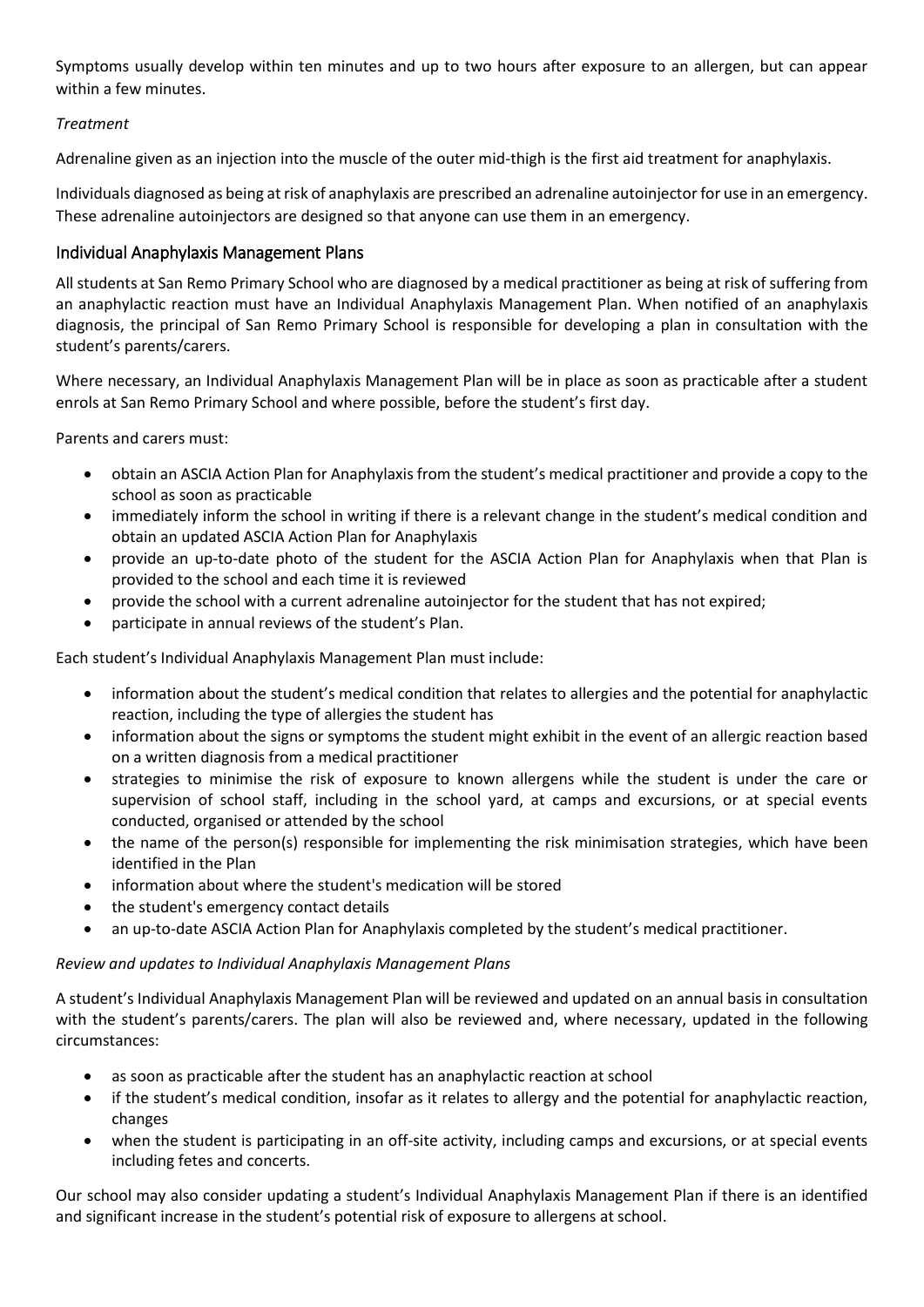# Location of plans and adrenaline autoinjectors

A copy of each student's Individual Anaphylaxis Management Plan will be stored with their ASCIA Action Plan for Anaphylaxis:

- in the *Medication, Anaphylaxis and Asthma folder* (red folder) in the General Office,
- adhered to the wall beside the First Aid cabinet in the General Office
- in the First Aid room
- in the staffroom noticeboard
- in the student's classroom
- in the yard duty bag
- in the OSHC room if student uses this service.

Whilst some students will keep their adrenaline autoinjector on their person, medication for those that do not will be stored and labelled with their name, in the First Aid cabinet in the General Office, together with adrenaline autoinjectors for general use.

#### Risk Minimisation Strategies

To reduce the risk of a student suffering from an anaphylactic reaction at San Remo Primary School, we have put in place the following strategies:

- staff and students are regularly reminded to wash their hands after eating;
- students are discouraged from sharing food
- garbage bins at school are to remain covered with lids to reduce the risk of attracting insects
- gloves must be worn when picking up papers or rubbish in the playground;
- year groups will be informed of allergens that must be avoided in advance of class parties, events or birthdays
- a general use EpiPen will be stored in the First Aid cabinet in the General Office, yard duty bag and OSHC room
- Planning for off-site activities will include risk minimisation strategies for students at risk of anaphylaxis including supervision requirements, appropriate number of trained staff, emergency response procedures and other risk controls appropriate to the activity and students attending.

#### Adrenaline autoinjectors for general use

San Remo Primary School will maintain a supply of adrenaline autoinjectors for general use, as a back-up to those provided by parents and carers for specific students, and also for students who may suffer from a first time reaction at school.

Adrenaline autoinjectors for general use will be stored in the First Aid cabinet at the General Office, yard duty bag, excursion bags and OSHC room, and labelled "general use".

The principal is responsible for arranging the purchase of adrenaline autoinjectors for general use, and will consider:

- the number of students enrolled at San Remo Primary School at risk of anaphylaxis
- the accessibility of adrenaline autoinjectors supplied by parents
- the availability of a sufficient supply of autoinjectors for general use in different locations at the school, as well as at camps, excursions and events
- the limited life span of adrenaline autoinjectors, and the need for general use adrenaline autoinjectors to be replaced when used or prior to expiry.

#### Emergency Response

In the event of an anaphylactic reaction, the emergency response procedures in this policy must be followed, together with the school's general first aid procedures, emergency response procedures and the student's Individual Anaphylaxis Management Plan.

A complete and up-to-date list of students identified as being at risk of anaphylaxis is maintained by Sancha Stevenson and stored in the First Aid room, staff room and next to the First Aid cabinet in the General Office. For camps, excursions and special events, a designated staff member will be responsible for maintaining a list of students at risk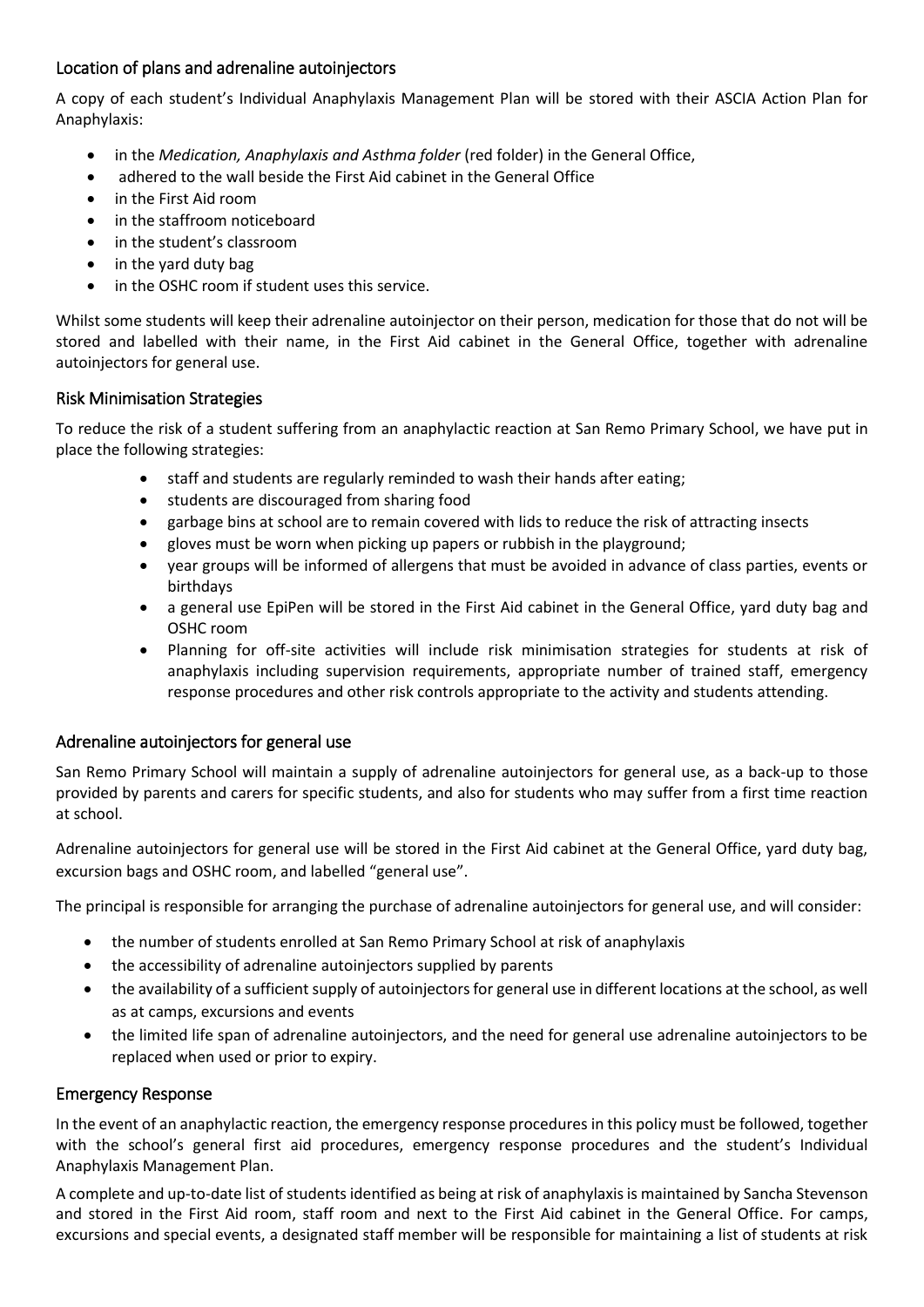of anaphylaxis attending the special event, together with their Individual Anaphylaxis Management Plans and adrenaline autoinjectors, where appropriate.

| <b>Step</b> | <b>Action</b>                                                                                                                                                                                                                                 |
|-------------|-----------------------------------------------------------------------------------------------------------------------------------------------------------------------------------------------------------------------------------------------|
| 1.          | Lay the person flat<br>$\bullet$                                                                                                                                                                                                              |
|             | Do not allow them to stand or walk<br>$\bullet$                                                                                                                                                                                               |
|             | If breathing is difficult, allow them to sit<br>٠                                                                                                                                                                                             |
|             | Be calm and reassuring<br>$\bullet$                                                                                                                                                                                                           |
|             | Do not leave them alone                                                                                                                                                                                                                       |
|             | Seek assistance from another staff member or reliable student to locate the<br>student's adrenaline autoinjector or the school's general use autoinjector, and<br>the student's Individual Anaphylaxis Management Plan, stored at the General |
|             | Office, First Aid room, student's classroom or yard duty bag                                                                                                                                                                                  |
|             | If the student's plan is not immediately available, or they appear to be<br>$\bullet$<br>experiencing a first time reaction, follow steps 2 to 5                                                                                              |
| 2.          | Administer an EpiPen or EpiPen Jr (if the student is under 20kg)                                                                                                                                                                              |
|             | Remove from plastic container                                                                                                                                                                                                                 |
|             | Form a fist around the EpiPen and pull off the blue safety release (cap)                                                                                                                                                                      |
|             | Place orange end against the student's outer mid-thigh (with or without<br>$\bullet$<br>clothing)                                                                                                                                             |
|             | Push down hard until a click is heard or felt and hold in place for 3 seconds<br>Remove EpiPen<br>$\bullet$                                                                                                                                   |
|             | Note the time the EpiPen is administered<br>$\bullet$                                                                                                                                                                                         |
|             | Retain the used EpiPen to be handed to ambulance paramedics along with the<br>time of administration                                                                                                                                          |
| 3.          | Call an ambulance (000)                                                                                                                                                                                                                       |
| 4.          | If there is no improvement or severe symptoms progress (as described in the ASCIA                                                                                                                                                             |
|             | Action Plan for Anaphylaxis), further adrenaline doses may be administered every five                                                                                                                                                         |
|             | minutes, if other adrenaline autoinjectors are available.                                                                                                                                                                                     |
| 5.          | Contact the student's emergency contacts.                                                                                                                                                                                                     |

If a student experiences an anaphylactic reaction at school or during a school activity, school staff must:

If a student appears to be having a severe allergic reaction, but has not been previously diagnosed with an allergy or being at risk of anaphylaxis, school staff should follow steps 2 – 5 as above.

# Communication Plan

This policy will be available on San Remo Primary School's website so that parents and other members of the school community can easily access information about San Remo Primary School's anaphylaxis management procedures. The parents and carers of students who are enrolled at San Remo Primary School and are identified as being at risk of anaphylaxis will also be provided with a copy of this policy.

The principal is responsible for ensuring that all relevant staff, including casual relief staff and volunteers are aware of this policy and San Remo Primary School's procedures for anaphylaxis management. Casual relief staff and volunteers who are responsible for the care and/or supervision of students who are identified as being at risk of anaphylaxis will also receive a verbal briefing on this policy, their role in responding to an anaphylactic reaction and where required, the identity of students at risk.

The principal is also responsible for ensuring relevant staff are trained and briefed in anaphylaxis management, consistent with the Department's *Anaphylaxis Guidelines.*

# Staff training

The principal will ensure that the following school staff are appropriately trained in anaphylaxis management:

- School staff who are classroom teachers
- School staff who conduct specialist classes, admin staff, first aiders and any other member of school staff as required by the principal based on a risk assessment.